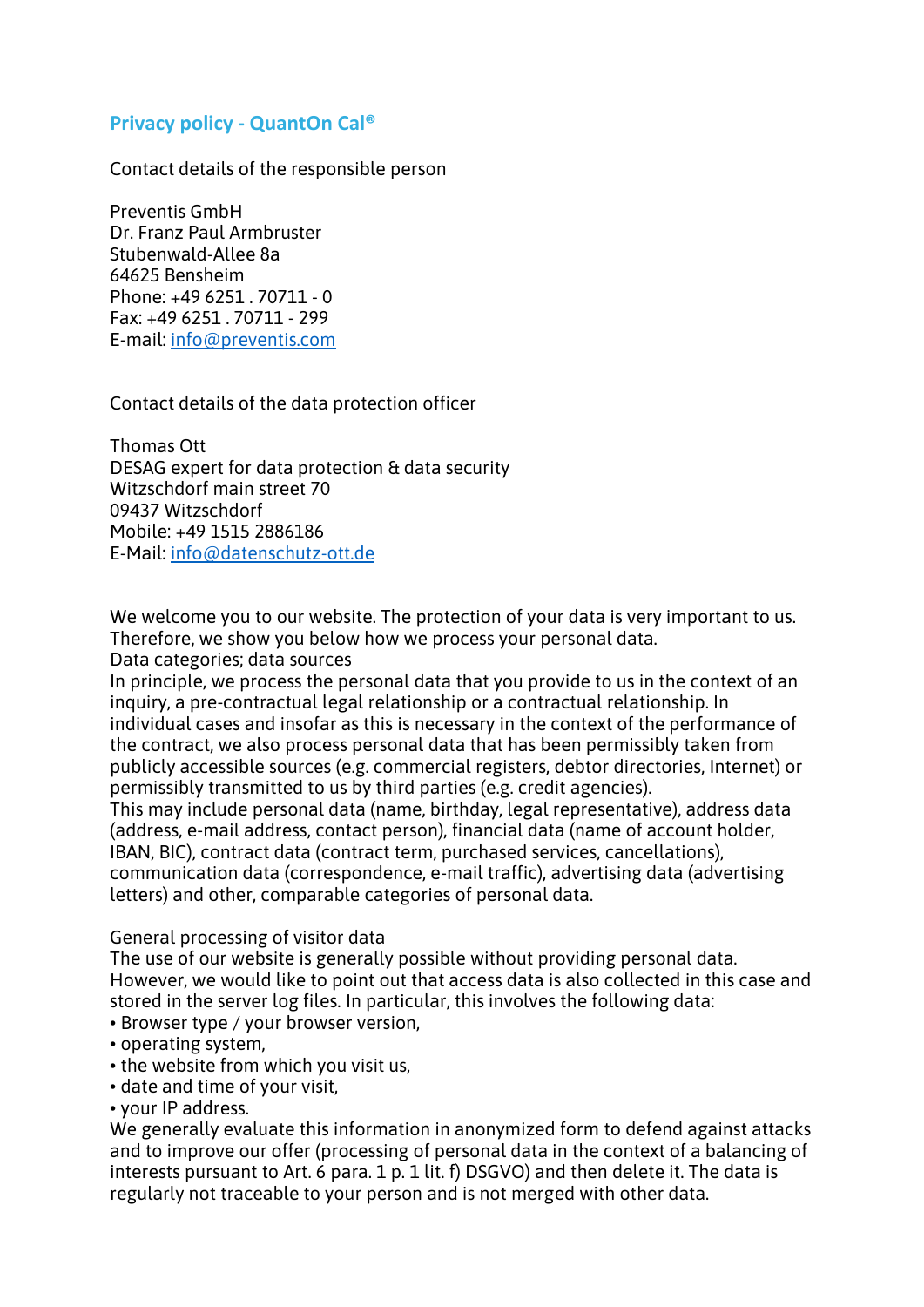However, in the event of concrete indications of unlawful use, we reserve the right to subsequently evaluate the data.

Processing of personal data after consent (Art. 6 para. 1 p. 1 lit. a) DSGVO) We obtain consent from you in individual cases for specific purposes expressly designated in connection with the collection of data (e.g. contacting us using a contact form).

Data processing only takes place if you give us your consent. It may be that the processing of your request is not possible without your consent and must therefore be made dependent on it. The data will be processed exclusively for the purpose(s) expressly stated.

You can revoke the consent you have given at any time with effect for the future. The revocation has no influence on the lawfulness of the processing until the time of revocation.

Cross-border data transfer (Art. 49 para. 1 p. 1 lit. a) DSGVO)

If personal data is transferred to a third country, we comply with the data protection requirements in that the data transfer is based on standard contractual clauses or we obtain your consent to this in accordance with Art. 49 (1) sentence 1 a) DSGVO. A data transfer takes place, for example, in connection with the use of Google services. Due to the use of these services, data is transferred to the United States of America.

The data transfer only takes place if you give us your consent.

The specific details of the recipient, the personal data transferred and the purpose of the data transfer can be found in the notes on the respective processing below. Due to the data transfer, there is a risk to your personal data. In the United States of America, there is no level of data protection comparable to EU law (DSGVO) and / or national regulations (e.g. BDSG) or sufficient guarantees to ensure that an adequate level of data protection is maintained. Any deficits cannot, moreover, be

compensated for by other specific guarantees due to the U.S. legal situation. Nevertheless, depending on the service, standard contractual clauses are used in some cases to achieve the greatest possible protection for your data. You can find out whether standard contractual clauses are used in the explanations for the respective services.

You can revoke your consent at any time with effect for the future. The revocation has no influence on the lawfulness of the processing until the time of the revocation. Processing of personal data in the context of a balancing of interests (Art. 6 para. 1 p. 1 lit. f) DSGVO).

We process personal data after weighing interests, insofar as this is necessary to protect our interests or the interests of third parties.

Examples of such purposes are:

- Ensuring the IT security and integrity of our systems,
- Prevention or investigation of criminal offences,
- Assertion of or defense against legal claims.

Contacting

If you contact us by e-mail or telephone, we process the personal data you provide in order to respond to your inquiry. We delete the data after the final processing of your inquiry, unless there is a contractual or legal obligation to retain the data. Contact form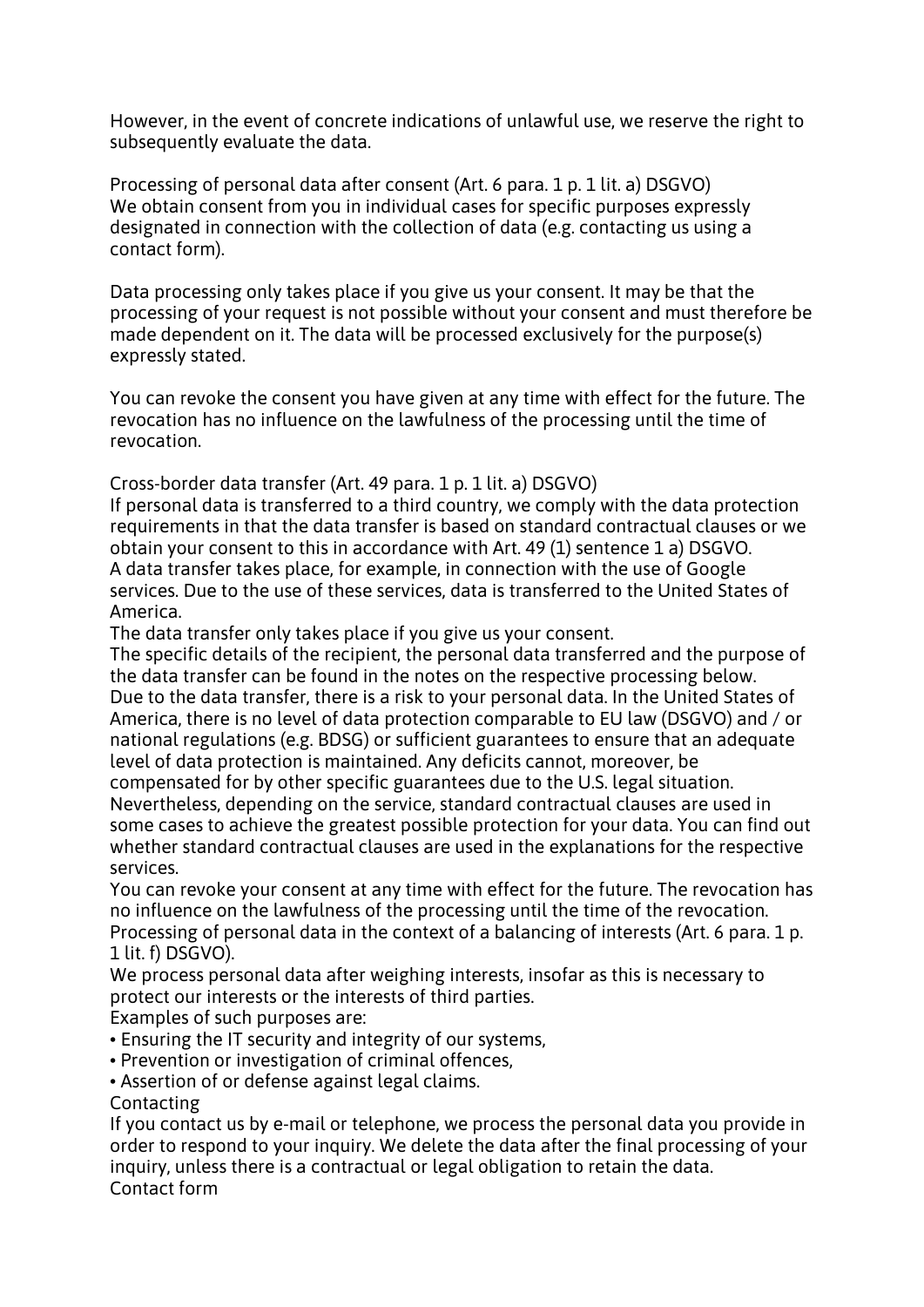If you send us an inquiry via our contact form, we process the data you provide based on your consent pursuant to Art. 6 (1) p. 1 lit. a) DSGVO in order to process your inquiry. In principle, your data will be deleted after processing the request, unless there is a contractual or legal obligation to retain it. If you provide us with contractually relevant information, we will transfer it to our inventory system. You can revoke your consent at any time with effect for the future using any of the contact details provided.

# Use of cookies

In the course of your visit to our website, various cookies may be used. These are text files that are placed on your computer and, among other things, enable a smooth visit to our website.

In some cases, cookies are necessary to ensure the functionality or IT security of our website. The use of such function cookies is based on a legitimate interest in enabling the use of our website including its functions according to Art. 6 para. 1 p. 1 lit. f) DSGVO.

We may use other - non-essential - cookies on the basis of Art. 6 para. 1 p. 1 lit. a) DSGVO and thus on the basis of your consent. The purposes of the cookies used in each case may include:

- The enabling of the use of special functions,
- The (pseudonymized) analysis of user behavior in order to optimize our website,
- Increasing the attractiveness as well as the user comfort of our website,
- Improving and designing our offer to meet the needs of our customers,

#### be.

The use of cookies that are not necessary takes place in the context of so-called usage profiles. You will be assigned a pseudonym under which the usage data will be stored. Your IP address is stored exclusively in shortened form, so that a personal assignment of the usage profile is basically no longer possible.

If we use cookies, especially for the purpose of (re-)marketing or the implementation of (social media) plugins, we base this use on your free consent to such data processing and require your consent in this respect. With regard to the individual plugins or tracking tools, we refer to the following detailed explanations.

Most of the cookies we use are deleted from your computer again after closing the browser (session cookies). Other types of cookies can remain on your computer and allow us to recognize your computer by means of the created usage profile the next time you visit our site (persistent cookies).

Cookies are used on our site exclusively by us and not by third parties, with the exception of third-party cookies, which are explicitly mentioned in this privacy policy. You can declare your consent by confirming our cookie banner when you visit our website. Once you have given your consent, you can revoke it at any time with effect for the future.

# Google Analytics

This website uses Google Analytics, a web analytics service provided by Google Ireland Limited, Gordon House, Barrow Street, Dublin 4, Ireland. Google Analytics uses cookies.

We rely on your consent to the collection of data in the context of the use of cookies. If you do not consent to the use of data when you first visit our website, we will not collect your usage behavior and other personal data that may be collected during your visit to the website and will therefore not use it for usage analysis and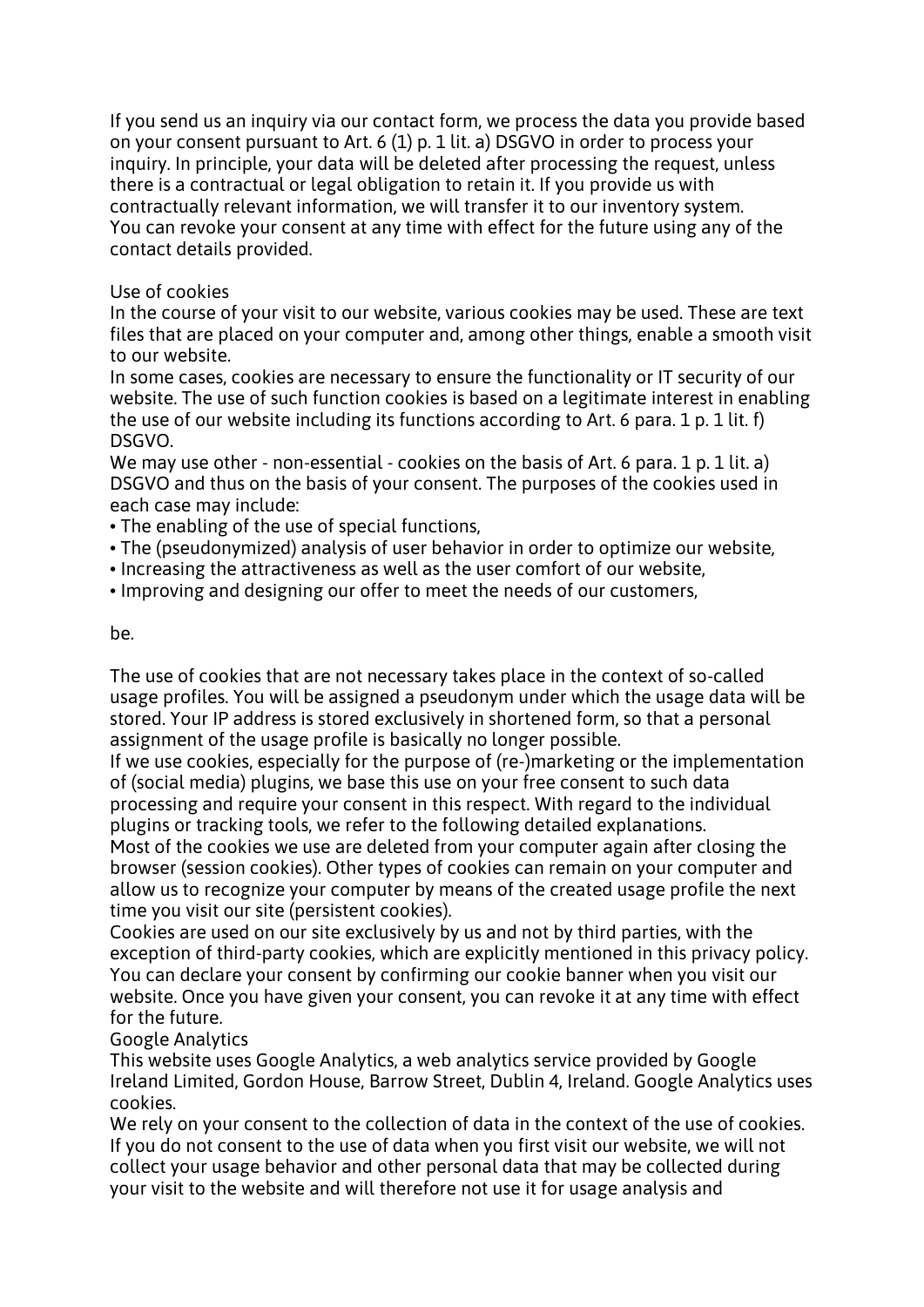subsequent remarketing activities. This also applies to third-party cookies such as the Google Analytics plugin.

If you consent to the processing of your data within the scope of the opt-in procedure (confirmation of the cookie banner), the lawfulness of the processing of your data is based on consent pursuant to Art. 6 (1) p. 1 lit. a) DSGVO, so that we use your data to the extent of the consent you have given for the purposes of marketing and the evaluation of your usage behavior.

The information generated by the cookie about your use of this website is usually transmitted to a Google LLC server in the USA and stored there. If applicable, information about the use of this website and your IP address will be transmitted to a Google server in the USA and also stored on this server. The data transfer is permissible based on your consent according to Art. 49 para. 1 p. 1 lit. a) DSGVO. In the event that IP anonymization is activated on this website, however, your IP address will be truncated beforehand by Google within member states of the European Union or in other contracting states to the Agreement on the European Economic Area. Only in exceptional cases will the full IP address be transmitted to a Google server in the USA and shortened there.

On behalf of the operator of this website, Google will use this information for the purpose of evaluating your use of the website, compiling reports on website activity and providing other services relating to website activity and internet usage to the website operator. The IP address transmitted by your browser as part of Google Analytics will not be merged with other data from Google, unless you have configured the web and app activity settings in the settings of a Google account to allow Google to merge.

For more information on terms of use and privacy, please visit https://marketingplatform.google.com/about/analytics/terms/de/ or https://policies.google.com/?hl=de&gl=de .

On our website, Google Analytics has been extended by the code "anonymizeIp" in order to be able to record IP addresses anonymously (so-called IP masking). Google Tag Manager

We use the Google Tag Manager on our website. The service allows us to manage tags (such as those from Google Analytics) entered on our website in one interface. No cookies are used in this process, nor are any personal data collected. The Google Tag Manager triggers other tags, which in turn may collect data. Google Tag Manager does not access this data. If a deactivation has been made at domain or cookie level, this remains in place for all tracking tags implemented with Google Tag Manager.

# Social Plugins

Some of our websites include social plugins, which are, however, deactivated in the default setting for reasons of data protection. If a user calls up our website, no data is therefore transmitted to the social media services (e.g. Youtube). Profiling by third parties is thus excluded.

If a social plugin is activated, certain data is transmitted to the respective social network, e.g. the user's IP address, information about the browser and operating system used, the website accessed, and the date and time. In the course of this communication, data is also uploaded from a server of the social media provider to our website.

The respective provider of the social plugin receives information about which websites you visit. This may happen regardless of whether you are currently logged in to the provider of the social plugin or not. The provider may also process this data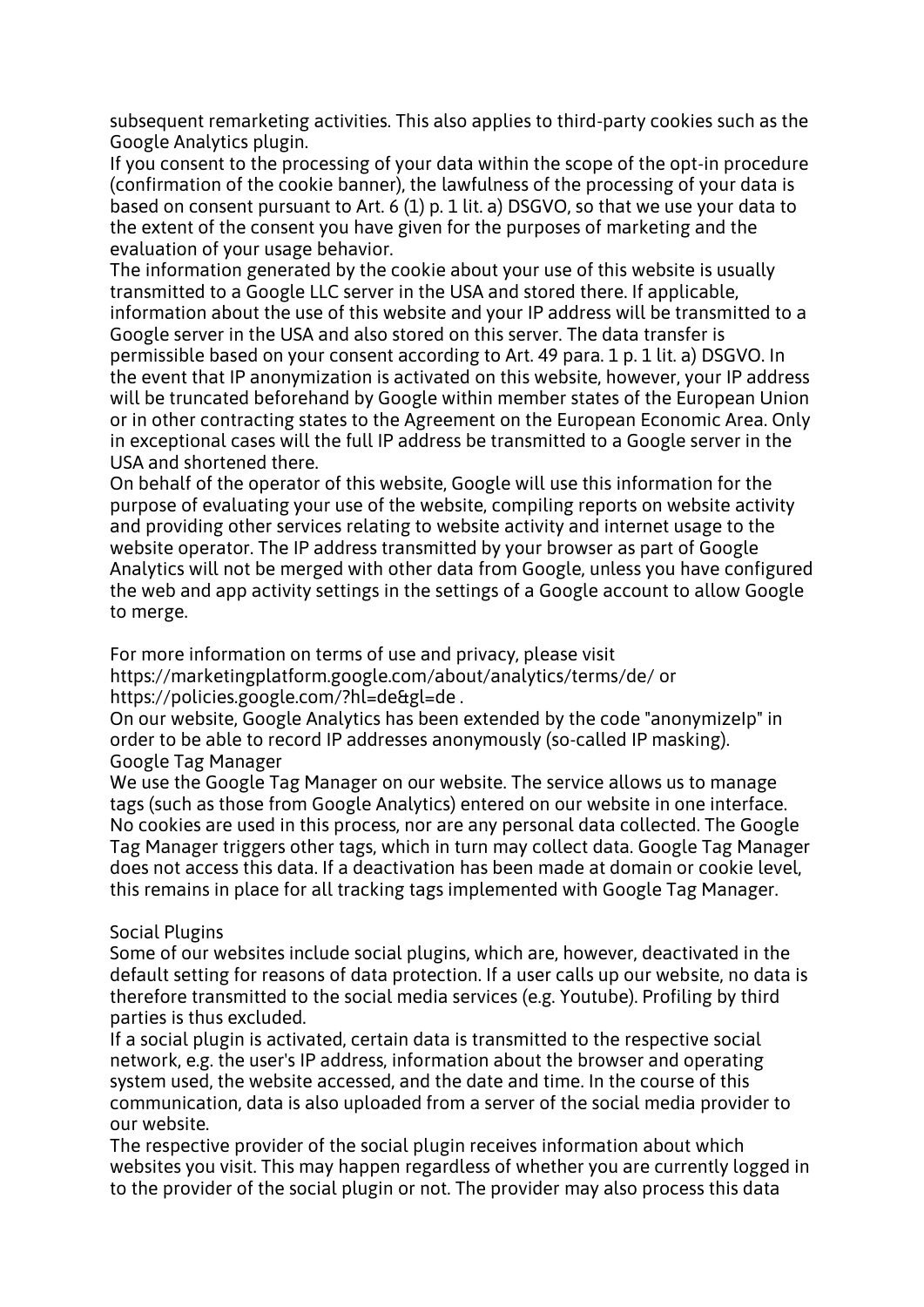outside the European Union and may be able to create individualized usage profiles. Insofar as necessary, we obtain your consent for this. We have no influence on the type, scope and purpose of data processing by the providers of the respective social media services.

For further information, please refer to the respective paragraph on the individual social plugins.

YouTube: Plugins of the social network YouTube are used on our website. The operator of YouTube is Google Ireland Limited, Gordon House, Barrow Street, Dublin 4, Ireland ("YouTube").

We rely on your consent to data collection in the context of the use of plugins. If you do not consent to the use of data when you first visit our website, the YouTube plug-in will not be activated, so that no data is transmitted even if you accidentally interact with a YouTube plug-in.

If you consent to the processing of your data by the YouTube plugin as part of the opt-in procedure, the lawfulness of the processing of your data is based on consent pursuant to Art. 6 (1) p. 1 lit. a) DSGVO, so that we use your data to the extent of the consent you have given for purposes of linking to YouTube.

If you are on a page of our website on which such a plugin is provided, your browser will only establish a direct connection with YouTube's servers when the user activates the relevant button by clicking on it ("extended data protection mode"). The content of the plugin is then transmitted by YouTube to your browser and integrated by it into the website. By activating the plugin, YouTube receives the information that you have accessed the corresponding page of our website. Content is then transmitted by YouTube to your browser and included on the page. YouTube thereby receives the message that you are on the corresponding page of our website. This happens even in the event that you do not have a profile on YouTube or are not logged in. Personal data (including your IP address) is then automatically forwarded to a YouTube server located in the USA and stored.

A direct assignment on the part of YouTube only occurs if you are logged in to YouTube. A corresponding interaction also occurs if you actively press the corresponding button. The consequence is a publication on your YouTube account and the display in your contacts. Further details on how YouTube handles your personal data can be found on the following page:

https://policies.google.com/privacy?hl=de&gl=de.

The transfer of data to the USA is permitted based on your consent in accordance with Art. 49 (1) a) DSGVO.

Links to other websites

Our website contains links to other external websites (Apple AppStore, Google Play Store). These are not so-called social plugins. If you click on a link, you will call up the corresponding website and will be forwarded to it.

In addition, the aforementioned websites process your personal data for their own purposes. We cannot make any statement about the manner of processing, the purposes or the storage period of your personal data by these providers. Please refer to the privacy policy of the respective provider to obtain further information about the processing of your personal data by them. You can find these at:

• Apple AppStore: https://www.apple.com/de/legal/privacy/

• Google Play Store: https://policies.google.com/privacy

Data transfer

We pass on data to other third parties if and to the extent that we have delegated the performance of tasks to them. Data is only passed on insofar as this is necessary for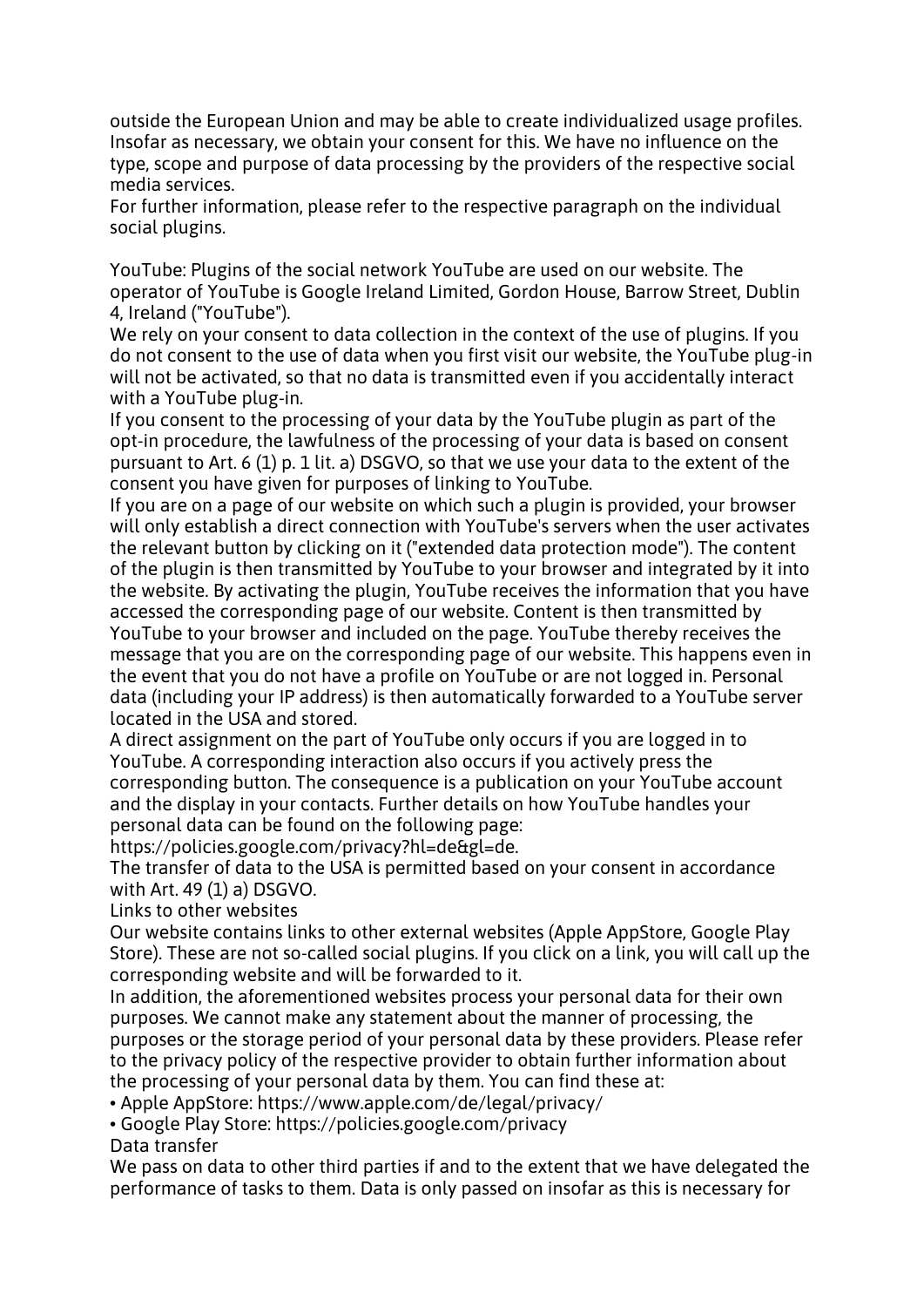the fulfillment of the assigned tasks.

We work together with the following companies:

• Liftric GmbH, c/o MAFINEX Technology Center, Julius-Hatry-Straße 1, 68163 Mannheim, Germany.

• 1&1 Telecommunication SE, Elgendorfer Str. 57, 56410 Montabaur, Germany Furthermore, service providers can be entrusted with tasks in the following areas, for example:

- IT maintenance
- IT development
- IT provision
- Lawyers

The data transfer always takes place on the basis of a legal norm or a suitable contract according to Art. 26 or 28 DSGVO, which ensures compliance with all data protection requirements.

Apart from that, data will only be forwarded in the cases provided for by law, for example in the case of a legal obligation to provide information to law enforcement authorities. In these cases, the data transfer is legitimized according to Art. 6 para. 1 p. 1 lit. c) DSGVO.

Data transfer to a third country

A data transfer to a third country is intended. This transfer will take place on the basis of the consent provided by you. Recipients of the data provided by you are the following companies:

Google Ireland Limited, Gordon House, Barrow Street, Dublin 4, Ireland.

If data is transferred to a third country on the basis of consent without an adequacy decision or other suitable guarantees being in place at the same time, reference must be made to the associated increased risk of data processing in the context of the transfer on the basis of Article 49 (1) sentence 1 a) DSGVO. However, we would like to assure you that thanks to careful selection and constant review of the standards of our contractual partners, potential risks are successfully minimized.

# Duration of data storage

Your personal data will be deleted by us immediately as soon as the data is no longer required for the fulfillment of contractual and legal obligations.

Personal data will be stored at least as long as necessary for the fulfillment of contractual obligations and the exercise of contractual rights. This period may extend beyond the actual contractual period, as the data may still be relevant after the end of the contract within the framework of the limitation periods. In addition, deletion can only take place once any retention periods under tax and commercial law have expired.

The criteria for the duration of storage of cookies can be found in the corresponding section.

Data subject rights

As a person affected by the processing of personal data, you have the following rights:

You have the right to request confirmation as to whether personal data are being processed. If this is the case, you have a right to information about the personal data and to the information listed in detail in Article 15 of the GDPR.

You have the right to request from the controller without undue delay the rectification of any inaccurate personal data concerning you and, where applicable, the completion of any incomplete personal data (Art. 16 GDPR).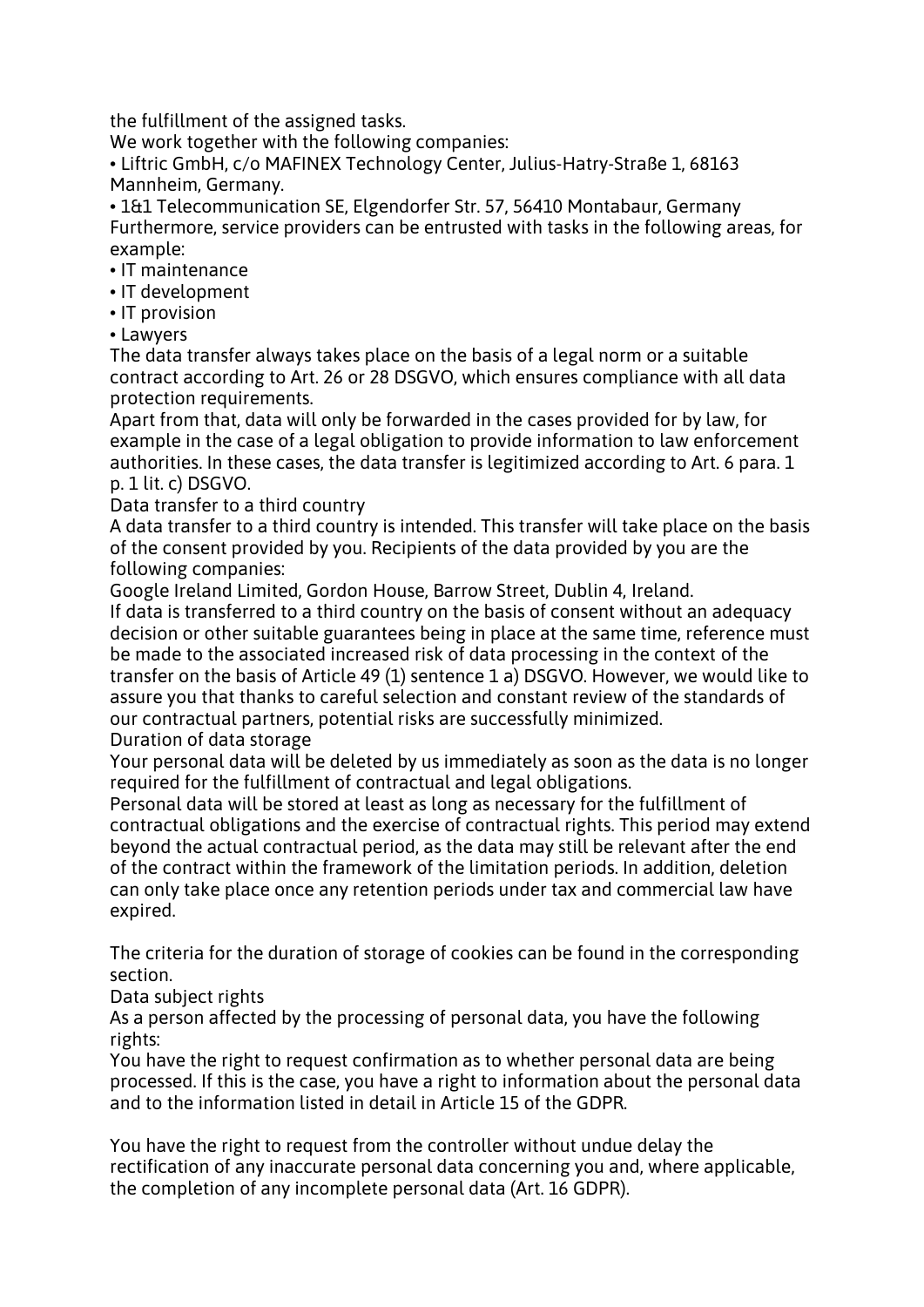You have the right to demand from the controller that personal data concerning you be deleted without undue delay, provided that one of the reasons listed in detail in paragraph 17 of the GDPR applies, e.g. if the data is no longer needed for the purposes pursued (right to erasure).

You have the right to request the controller to restrict processing if one of the conditions listed in Art. 18 DSGVO applies, e.g. if you have objected to the processing, for the duration of the controller's review.

You have the right to receive the personal data concerning you that you have provided to us in a structured, commonly used and machine-readable format, and you have the right to transfer this data to another controller without hindrance from us, provided that the processing of this data is based on your consent or on a contract and the processing is carried out with the help of automated procedures (Art. 20 DSGVO). When exercising the right to data portability, you have the right to obtain that the personal data be transferred directly from us to another controller, insofar as this is technically feasible (right to data portability).

You have the right to object to the processing of personal data concerning you at any time on grounds relating to your particular situation. The controller will then no longer process the personal data unless it can demonstrate compelling legitimate grounds for the processing which override your interests, rights and freedoms, or the processing serves the purpose of asserting, exercising or defending legal claims (Article 21 DSGVO).

Regarding the exercise of your rights, you can contact us at any time via the contact options provided on our website.

Right of objection in the case of direct advertising

In individual cases, we process personal data in order to conduct direct advertising. In this case, you have the right to object at any time to the processing of personal data concerning you for the purposes of such advertising (Article 21 DSGVO).

If you object to the processing for direct marketing purposes, the personal data will no longer be processed for these purposes.

The objection can be made form-free at any time via one of the contact options provided in this privacy policy or in our imprint.

Right of complaint

Without prejudice to any other administrative or judicial remedy, you have the right to lodge a complaint with a supervisory authority if you consider that the processing of personal data concerning you infringes the GDPR (Article 77 GDPR). You can assert this right at a supervisory authority in the member state of your residence, workplace or the place of the alleged infringement. In Hesse, the competent supervisory authority is the Hessian Commissioner for Data Protection and Freedom of Information.

You can obtain more information at the following link:

https://datenschutz.hessen.de/

Of course, you can also contact us directly if you are dissatisfied or have questions about data protection. In this regard, please feel free to contact our data protection officer named above in confidence.

Obligation to provide data

In principle, there is no obligation to provide data. However, the provision of data